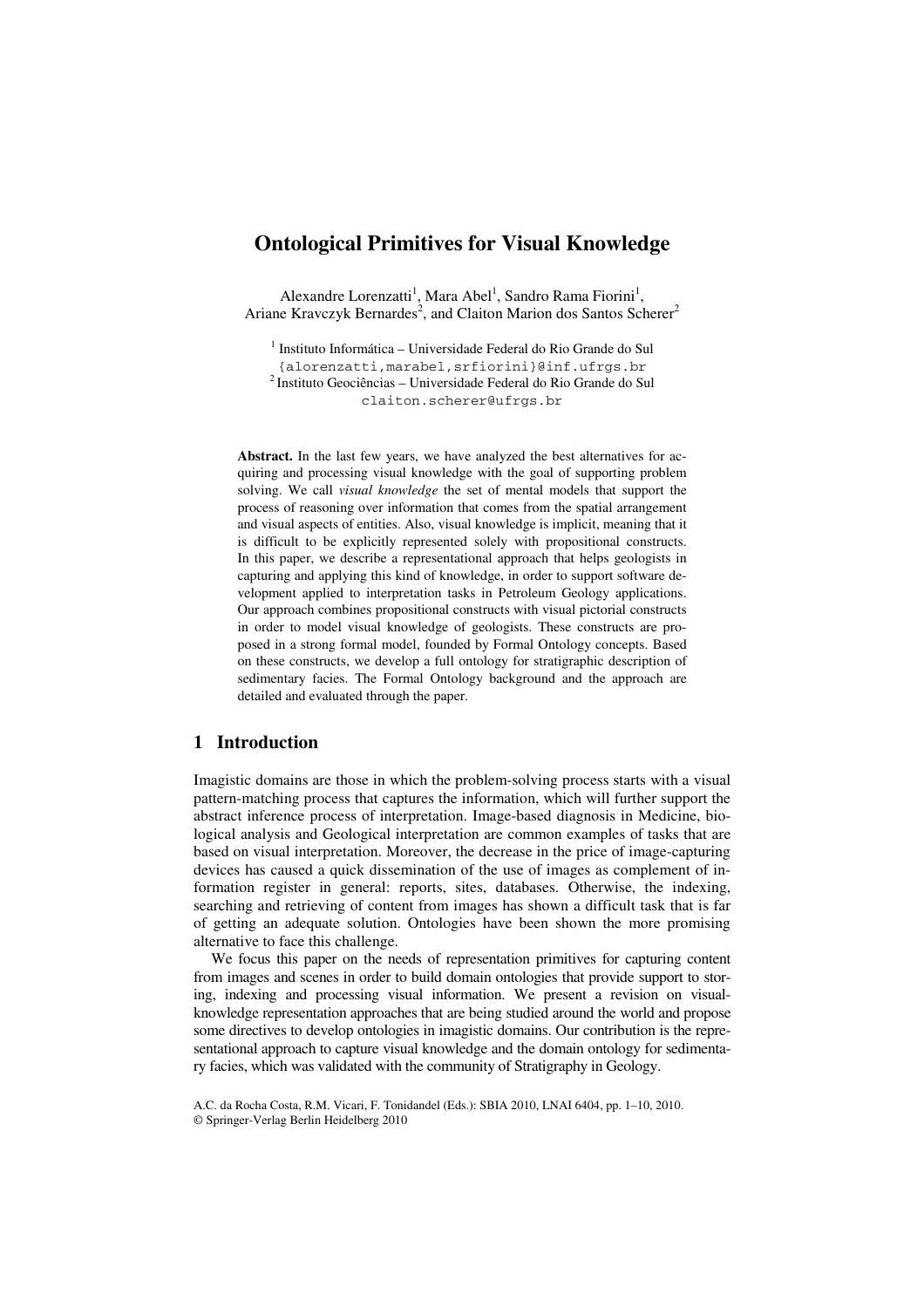Several approaches for developing ontologies in visual domains described in the literature have tried to translate the visual concepts into a propositional representation and deal with the semantic gap found between some pictorial representation (such as digital files that represent pictures, maps or graphs) and the semantic content expressed in a symbolic representation. Hudelot and colleagues in [1] have tried to automatic extract objects from image and to associate them to a knowledge model for shapes and, in another level, to a domain model to diagnose diseases in rose leafs. Liu, Zhang et al. [2] defined an ontology of bird anatomy shapes (body, beak and wing shapes), which is used to recognize bird species. An image processing algorithm segments bird pictures and matches them against the shapes in the library and a domain ontology of Ornithology helps in defining the specific bird. Bertini [3] uses a domain ontology and a set of visual concepts that are used to represent the visual counterpart of abstract linguistic concepts enriching ontologies with pictorial content. It is applied for digital video libraries annotation in the soccer domain. Our approach extends the previous proposal by defining domain-independent primitives – the *PictorialConcept* and *PictorialAttribute* – that expand the expressivity of pictorial representations and are possible of being processed by knowledge systems. These primitives are instantiated here in the domain of Geology.

# **2 Visual Knowledge**

Even though they seem intrinsically connected, *visual knowledge* and *image* are disjointed concepts. In order to understand the distinction, we will start for referring the Ullmann triangle [4] that describes the relation among an *Object* in the reality, a *Concept* in some conceptualization and a *Symbol* in some language (A modified version is shown in Figure 1). An *Object* is supposed to be a real or concrete object, although its existence only can be referred through the process of perception and abstraction by someone. *Concepts*, by their side, are the way in which the human being deals with the external world, creating and manipulating mental internal representations of it in order to reason about and to act upon the environment. *Symbols* are one of the many possibilities in which concepts can be *externalized* in the process of communication in order to share the conceptualization among the community. It will depend on the language chosen by the person that should preserve some *ontological commitment* [5] with the conceptualization. One concept may have many alternative external representations in different languages for distinct purposes. The term *image*, by its side, is usually referred as a pictorial representation of an object, and should be situated in the lower side of the Ullmann triangle.

Based on these assumptions, we define visual knowledge as follows:

### *"Visual knowledge is the set of mental models (concepts) of real or imaginary scenes manipulated by the brain in order to deal with image-based tasks, such as, image interpretation or pattern or shape recognition in the reality."*

Consequently, when we mention *visual knowledge,* we are referring to the *conceptualization* vertex of the Ullmann triangle in the human mind scope. A pictorial representation of a *scene*, like a picture, a map or a draw, is related to the language vertex,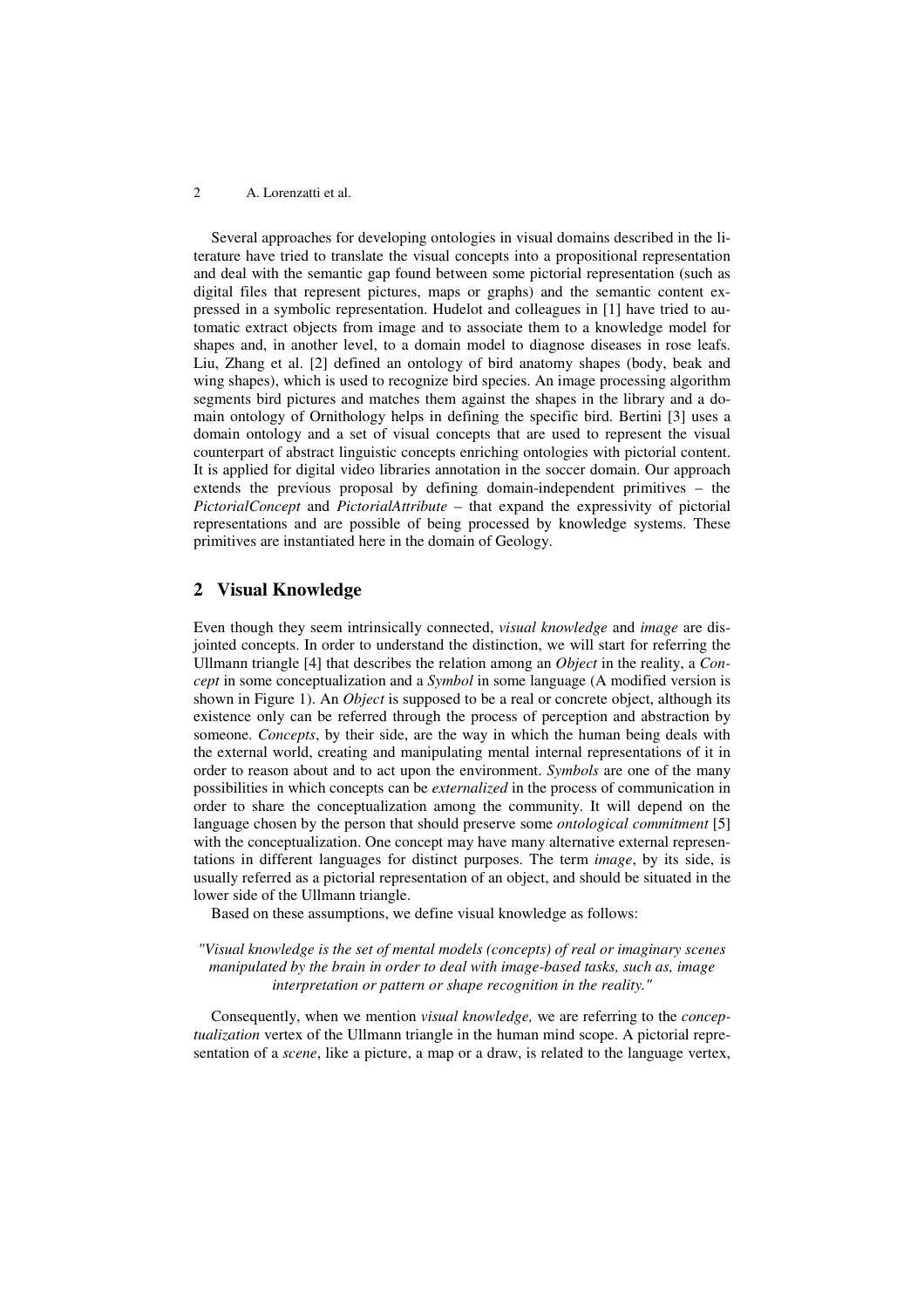i.e., it refers to some external representation of the internal conceptualization. Propositional and visual concepts are both part of the conceptualization and appear to be manipulated in mind in some indistinct way. The choice of one instead of other are defined by their use, for example, spatial, location problems that demand visual representation or communication problems that require shared concepts. Pictorial representations of visual knowledge are, then, produced by people in order to express the visual knowledge. They are symbols that can not be translated to propositional representations. Thus, we add a new dimension to the Ullmann triangle (the new vertex: "Pictorial representation in a Visualization", in the base of the triangle in Figure 1) in order to separate the symbolic representations of propositional and visual concepts and their visualizations. The representation of a concept is its name in some language, while the same concept can be depicted as an image, a draw, a graphic or an icon. The correspondence between the pictorial representation and the symbol in a language, when both refer to the same concept is called *anchoring*.



**Fig. 1.** The extension of the Ullmann triangle considers *visual knowledge* as a special kind of conceptualization in mind that can have either symbolic or pictorial representation

### **3 Conceptual Modeling Foundation**

Concepts are the way in which people capture identifiable portions of reality with the purpose of understanding and knowing how to deal with them. A conceptualization is the whole set of knowledge a person has about his/her world, what was referred by Alan Newell as the *knowledge level* [6]. In order to share this conceptualization with other people or systems, someone will express it through an external representation artifact in the *symbolic level*. When a community agreed about the meaning and formalization of some representation, we call this an *ontology* [7]*.* More specifically, *domain ontologies* are those developed for formalizing technical vocabulary in some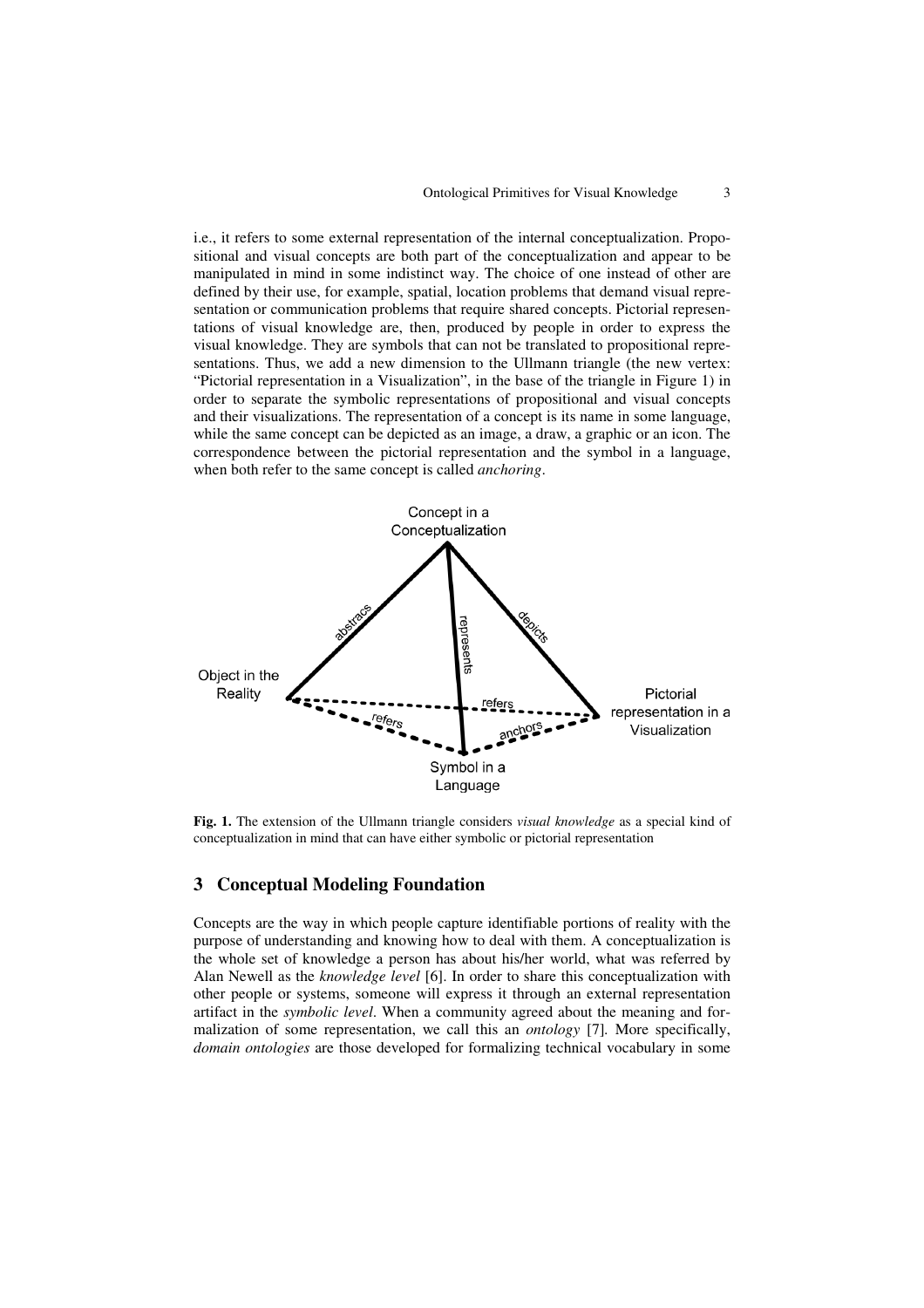domain, with the intention of making communication more efficient and support problem solving [8].

The main intention of our work is developing domain ontologies for imagistic domains, especially in Geology for supporting petroleum exploration. In order to achieve this goal, we have studied and proposed primitives that are capable to capture both the visual and propositional part of the concept. The demand for ontological definition in petroleum geology is mainly motivated by the need of terminological definition and development of interpretation systems based on symbolic information.

We have carried on knowledge acquisition and built our model based on the theoretical framework of meta-properties and meta-types proposed by Nicola Guarino [7, 9] and Giancarlo Guizzardi [5], in the context of Formal Ontology. Specially, we will mention here the notions of rigid sortals, properties, quality domains, partonomic relations and hierarchical relations, which are being used through this text. A rigid sortal is a concept whose definition requires that their instances cannot stop being an instance of this concept in any possible world. This means that if the *essential properties* chosen to define the concept cease to be recognized in the way they were defined, the instance will cease to exist too, because it looses its identity criterion.

A person is a rigid sortal while a student is not, since there are instances of it that can stop being a student without losing its identity. These are important constructs for ontological models, given that they allow producing trustful mappings among different domain ontologies that support interoperability.

A sortal is defined by its (essential) properties. In the framework defined by Guizzardi, each property is associated with a *quality domain*, which defines the set of possible values the property can assume. A quality domain can also be shared by more than one property. A value in a quality domain is called *quale*, having its own independent existence. Taking, for instance, the sortals *apple* and *car* and the quality domain *color*, both sortals have a property (e.g., *skin color* and *exterior color*) related to the same quality domain *color*. Eventually, two individuals, a red apple and a red car, will have the same *quale* as color. In this case, both individuals will be linked to the same *quale* in the *color* quality domain.

*Relations* represent the associative links between the objects of the domain and will define the organization and possibilities of inference in that domain. Further details of these definitions can be found in [5].

### **4 Sedimentary Facies Ontology**

The studies on [10, 11] have proved that the expertise in Geology is mainly supported by visual information that cannot be described symbolically through geometric components, such as size and format, alone, which limits the application of machine learning or image processing algorithms. Stratigraphy is the study of sedimentary terrains in surface or subsurface, in order to define the geological history of their formation based on the description of well cores and outcrops. The main object of study and description is the *sedimentary structure*. Sedimentary structure is the external visual aspect of some internal spatial arrangement of the rock grains that, along with the preserved fossil content and the rock type, identifies the depositional environment in which the existent sediment has been deposited and consolidated in that rock. It is the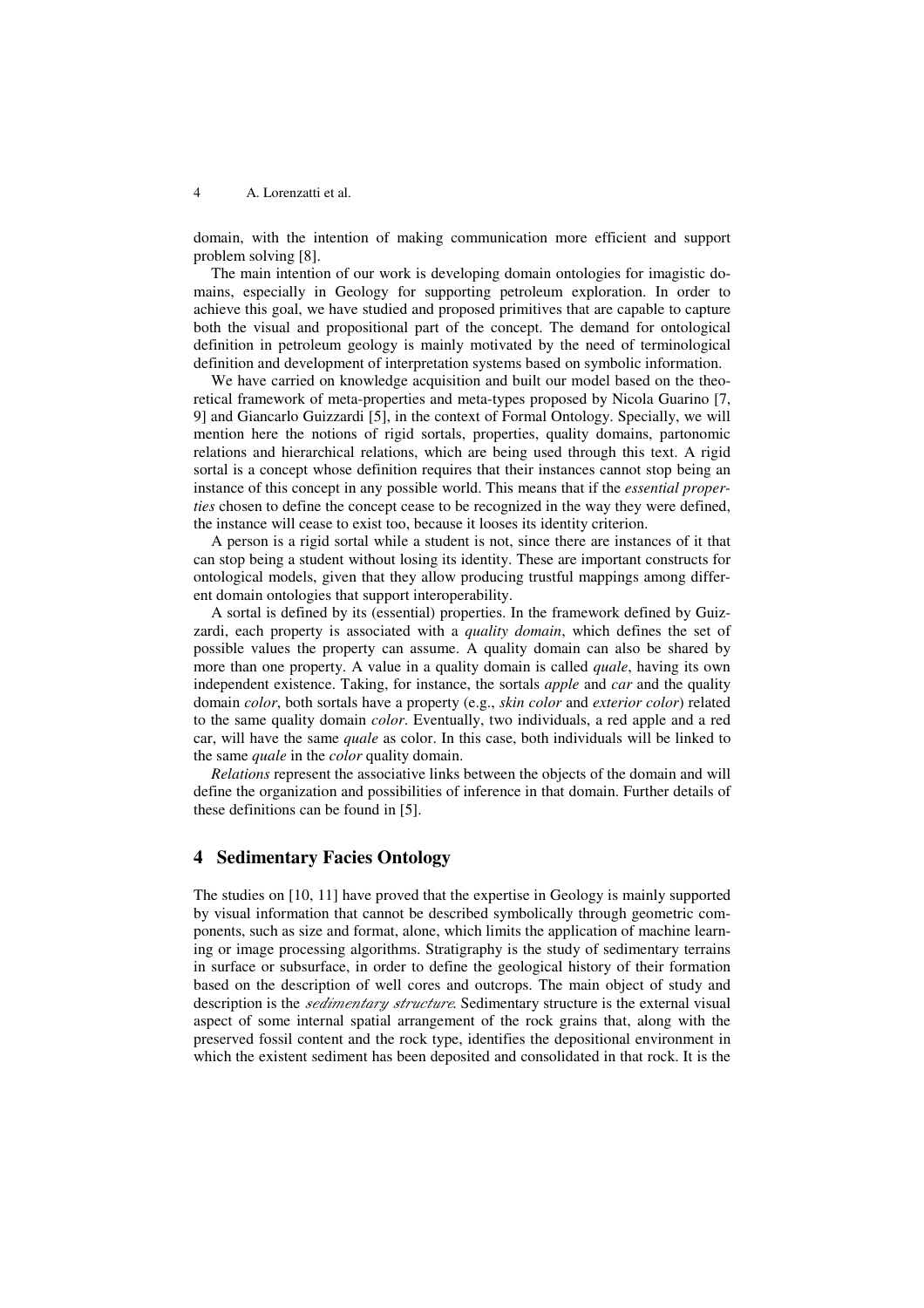more striking visual object recognized in the domain and the first one to be used in raising interpretation hypotheses. The sedimentary structure concept comprises a challenge for ontology engineering, because of the incapability of the geologists in defining a sedimentary structure in a pure verbal (propositional) way, requiring a drawing or a picture to completely express the idea.

In order to represent that implicit part of knowledge we have developed some meta-constructs inspired in the idea of inferential *free-rides*. Atsushi Shimojima [12] formally defines inferential free-rides as the possibility of capturing semantic information through the direct correspondence among the properties of visual representations and the concepts' properties, i.e. the visual representations are built in order to express the semantic information. We have proposed two kinds of icons based on the idea of free-rides: one to represent *visual kinds* and other to represent values (*qualia*) in a *quality domain*. The method for defining the representation from the original structures is showed in [13]. We use, for example, the qualia to define the quality domain for the properties of the class sedimentary structures, and the visual kinds to define iconic representations for their subkinds. For each defined icon we associate a formal definition in a propositional form, intended to be used by reasoning methods, querying and also to produce exported reports. The propositional form is associated with the iconic representations through the proposed meta-constructs *PictorialConcept* and *PictorialAttribute*, described in the sequence.

The meta-construct *PictorialConcept* is used to represent sortals, i.e. visual kinds which instances must be so in any possible world. It is defined as the tuple

$$
PC = \{V_{S_C}, V_{P_C}, A_C, i_{S_C}, i_{P_C}\}.
$$
 (1)

The sets  $V_{S_c}$  and  $V_{P_c}$  contains respectively the symbolic (propositional) and pictorial vocabulary to represent concepts. In our proposal, the pictorial vocabulary is constituted by icons. The grounding relation  $A_c$  maps elements in  $V_{P_c}$  to elements in  $V_{S_c}$ , representing the *anchor* axis from the extended Ullmann triangle. The relation is also total and injective, since every pictorial concept is grounded in one distinct symbolic concept. The interpretation functions  $i_{s_c}$  and  $i_{P_c}$  establish the mapping relation from the symbolic and pictorial vocabulary to the concept they represent (here representing respectively the *represents* and *depicts* axes from the Ullmann extended triangle).

The meta-construct *PictorialAttribute* is used to represent the *qualia* from the quality domains, i.e., possible values that can be assumed by a property. It is defined as the tuple

$$
PA = \{V_{S_a}, V_{P_a}, A_a, i_{S_a}, i_{P_a}\}.
$$
 (2)

The sets  $V_{S_a}$  and  $V_{P_a}$  are respectively the symbolic (propositional) and pictorial vocabularies used to *represent values inside a quality domain*. In our proposal, the elements in the pictorial vocabulary are icons as well. The grounding relation  $A_a$  maps elements in  $V_{P_a}$  to elements in  $V_{S_a}$ , representing the *anchor* axis from the extended Ullmann triangle. The relation  $A_a$  is also total and injective. The interpretation functions  $i_{s_a}$  and  $i_{p_a}$  define the mapping relation from the symbolic and pictorial representations to the concept they represent (here also representing respectively the *represents* and *depicts* axes from the Ullmann extended triangle).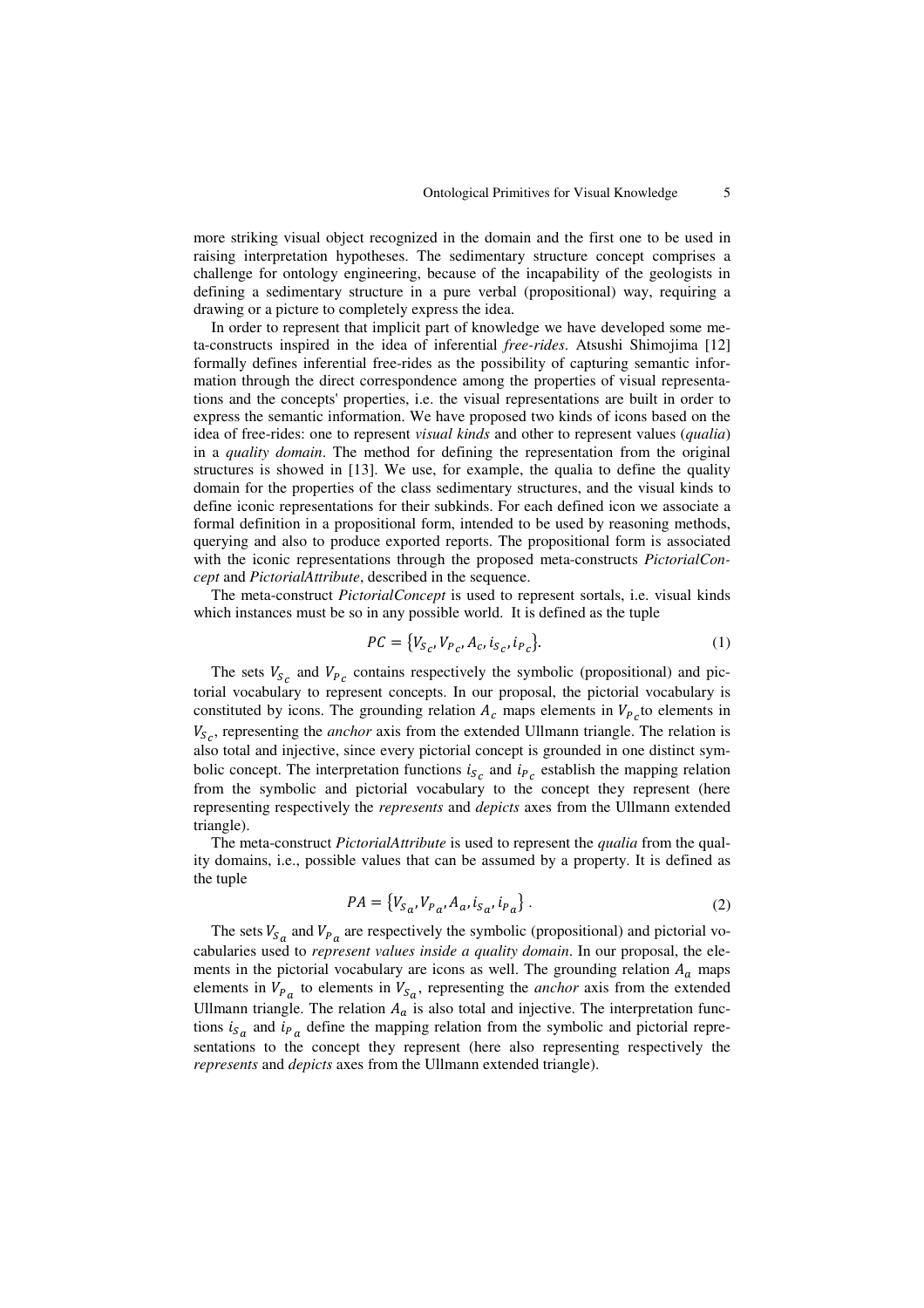In our study of stratigraphy, we elicited a set of 28 stratigraphic structures and a set of 32 qualia. They have been acquired in both propositional  $(V_{S_c}$  and  $V_{S_a}$ ) and pictorial form. Then we defined 32 icons that describe property values  $(V_{P_a})$  and 28 visual kinds of sedimentary structures in siliciclastic rocks  $(V_{P<sub>c</sub>})$ . The completeness of the terminology is being tested by the geological community. Figure 2 shows a set of icons for a subset of values of the property *lamina-shape* of the concept Sedimentary structure.



**Fig. 2.** Three of the seven possible values of lamina-shape property of sedimentary structure. (a) planar, (b) trough cross strata, and (c) truncated wavy lamination.

Figure 3 presents three among a hundred of defined subkind icons of sedimentary structures.



**Fig. 3.** Subkinds of sedimentary structure. (a) Top or base structures of mud crack, (b) deformation structure of convolute lamination, and (c) deformation structure of tool mark.

Figure 4 describes the propositional model of a subtype of the rigid sortal *sedimentary structure* defined in the ontology. Every value on the quality domain of properties (*high angle, planar and medium*) has an equivalent value in the visual qualia.

> Concept Cross\_stratification Sub-type of: Traction and fallout Structure Angularity: high angle LaminaShape: planar Thickness: medium End\_concept Cross\_stratification

**Fig. 4.** Propositional definition of sedimentary structure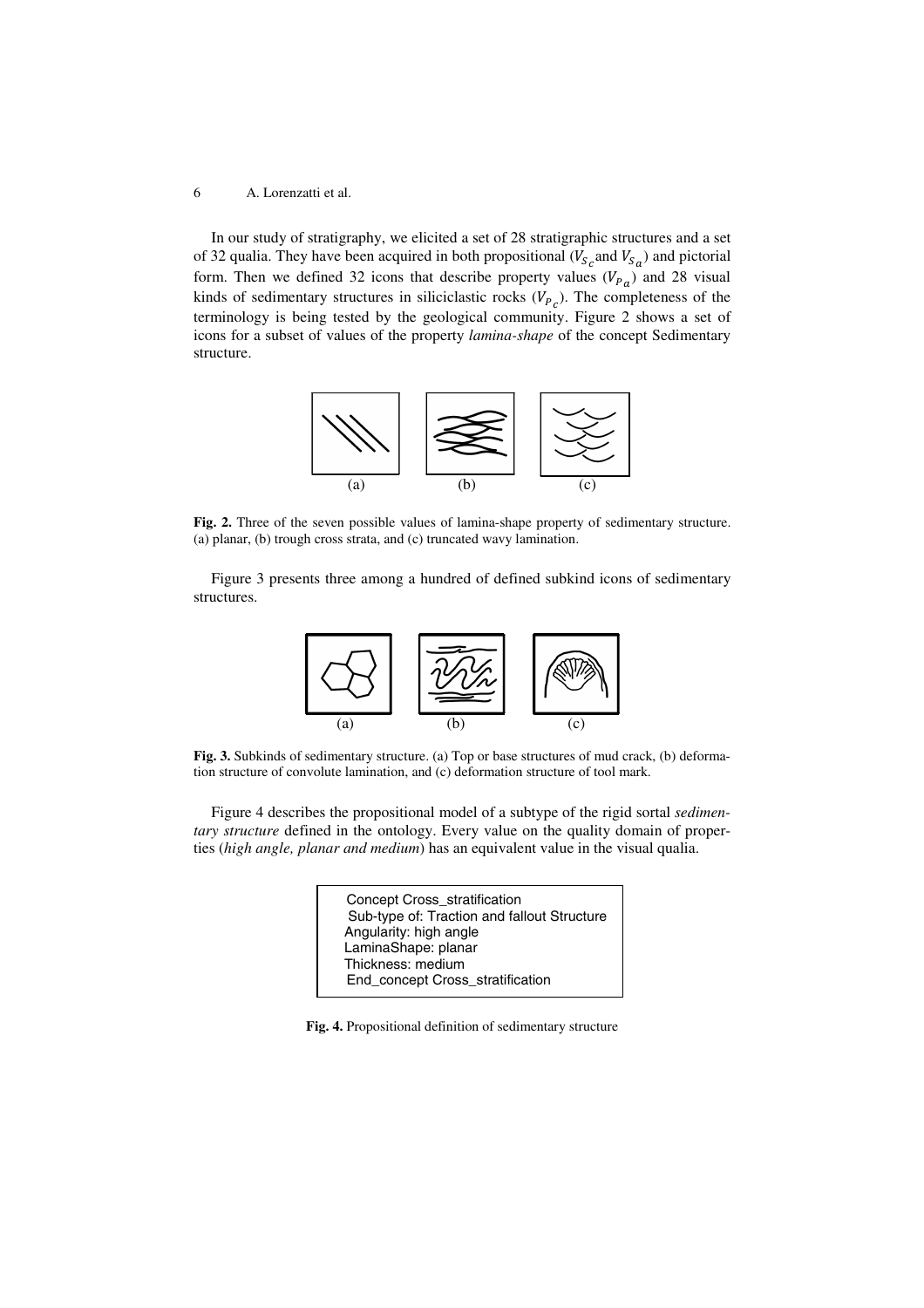The knowledge acquisition carried on with the expert geologist let us to organize the sedimentary structures based on visual criteria, differently of the most common organization found in literature, which is based on environment interpretation criteria. Since the intention of the ontology is to help non-experts in the task of description, a pure descriptive organization was required to make the search of a particular sedimentary structure easy for the users.

Other important concept in our ontology is the sedimentary facies concept. Sedimentary facies group together a set of diagnostic visual aspects of sedimentary rocks strongly connected with the depositional conditions in which this rock was created. The interpretation of a facies requires the identification of the attributes Sphericity, Roundness, Geometry and Sorting, the lithotype and, if found, the fossil content. Figure 5 depicts the modeli ng of the sedimentary facies concept.



Fig. 5. Sedimentary Facies' main attributes and its relation with the Sedimentary Structure and Fossil concepts

# 5 Preliminary Validation of the Ontology in the Geology **Community**

In order to validate the method for defining icons, we carried out an empirical experiment that measured the expressiveness of the iconic representations proposed by the geologist expert. The number of participants, 21, was not statistically significant, but it was enough for a preliminary evaluation. The selected sample to be interviewed has different levels of expertise in Geology: 16 undergraduate students, 3 master students and one Ph.D. geologist. The sample was also grouped according to the amount of hours per month (in the last 12 months) that was dedicated to professional or academic activities related to the Sedimentary Stratigraphy, such as, description of cores and outcrops or interpretation.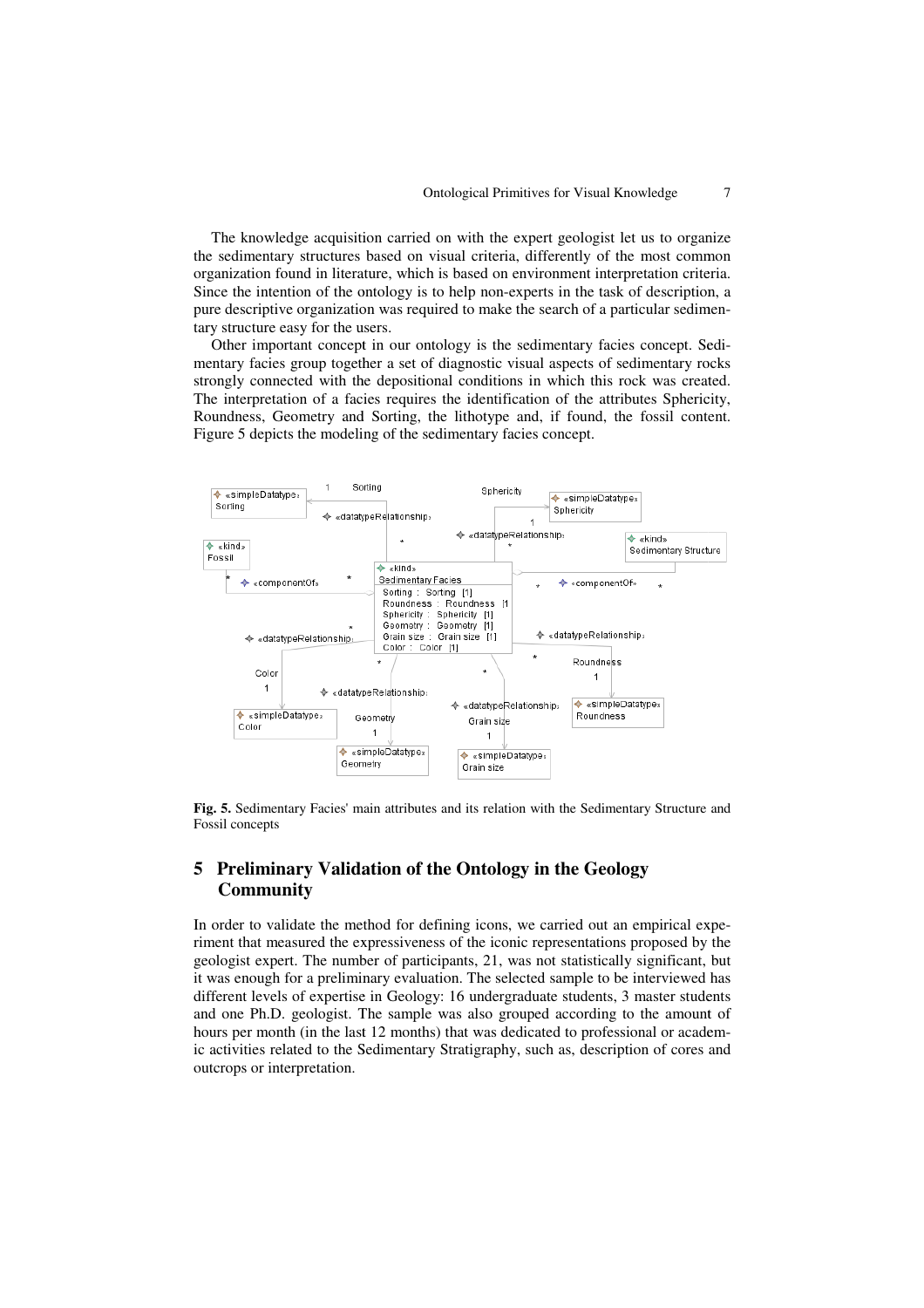The experiment consisted in showing to the participants a list of geological terms, assumed to be known by them, and the list of iconic representations defined in this work, which were unknown to them. Each geological term refers to only one iconic representation. The objective of the experiment was to verify if the iconic representations are expressive enough, to the point that a geologist were able to associate it with the right geological term, even without any previous training effort.

We applied a total of 64 geological terms, divided in two parts. The first part contained the terms related to attributes of sedimentary facies (34 terms) while the second part contained the terms related to sedimentary structures (30 terms). The geological terms (offered both in English and Brazilian Portuguese) were disposed in one column, while the iconic representations were disposed in a second column. The pictorial content was presented without any subtitles that could help the participants in identifying the corresponding geological term. Icons that represented values from a single quality domain were grouped. The objective of the participant is to associate the unknown icons with the geological known terms. The participants were allowed to let the answer blank in the case they didn't know the meaning of a geological term, reducing the chance in the choice of an icon.

The media of correct associations between geological terms and icons were 70.84% for sedimentary facies icons and 66.45% for sedimentary structure icons. Considering that it was the first contact with the proposed representation, the results confirm that the icons were quite intuitive and expressive as a representation of the geological features. The difference between the indexes can be explained by the different nature of facies and structures in terms of knowledge. Sedimentary facies are a formal knowledge, whose vocabulary is learnt through expository classes and immersion in the literature, while sedimentary structures are strongly visual knowledge that are learnt along the experience in the domain. Since the sample has more students than experienced geologists, the association between sedimentary structures and icons (that are, in the end, visual representations of the objects) was less effective.

The analyses of the results considered the level of formation of the participants that were grouped in three sets: undergraduate, Master and Ph.D. geologists. The undergraduate participants obtained 67.86% and 72%, Master participants obtained 70.59% and 86.36% and the PHD participant obtained 76.47% and 83.33% of correct associations for sedimentary facies and sedimentary structures terms, respectively. These results indicate that participants with a better formation could make a higher number of correct associations.

The relation between the amount of time applied in daily basis dealing with tasks of sedimentary Stratigraphy and the level of correct associations was also significant. The participants were grouped in three sets: the first one contains participants who spent less than 11 hours per month; the second one contains participant who spent 11 or more hours and less than 40 hours per month; the third one contains participants who spent 40 or more hours per month in professional and/or academic activities related to the domain in the last 12 months. Participants belonging to the first group obtained 70% and 61.11% of right associations for terms related to sedimentary facies and sedimentary structures, respectively. The second group of participants obtained indexes of 67.86% and 80%, while the third 85.29% and 83.33% of right associations between icons and the geological terms. The results corroborated what was expecting: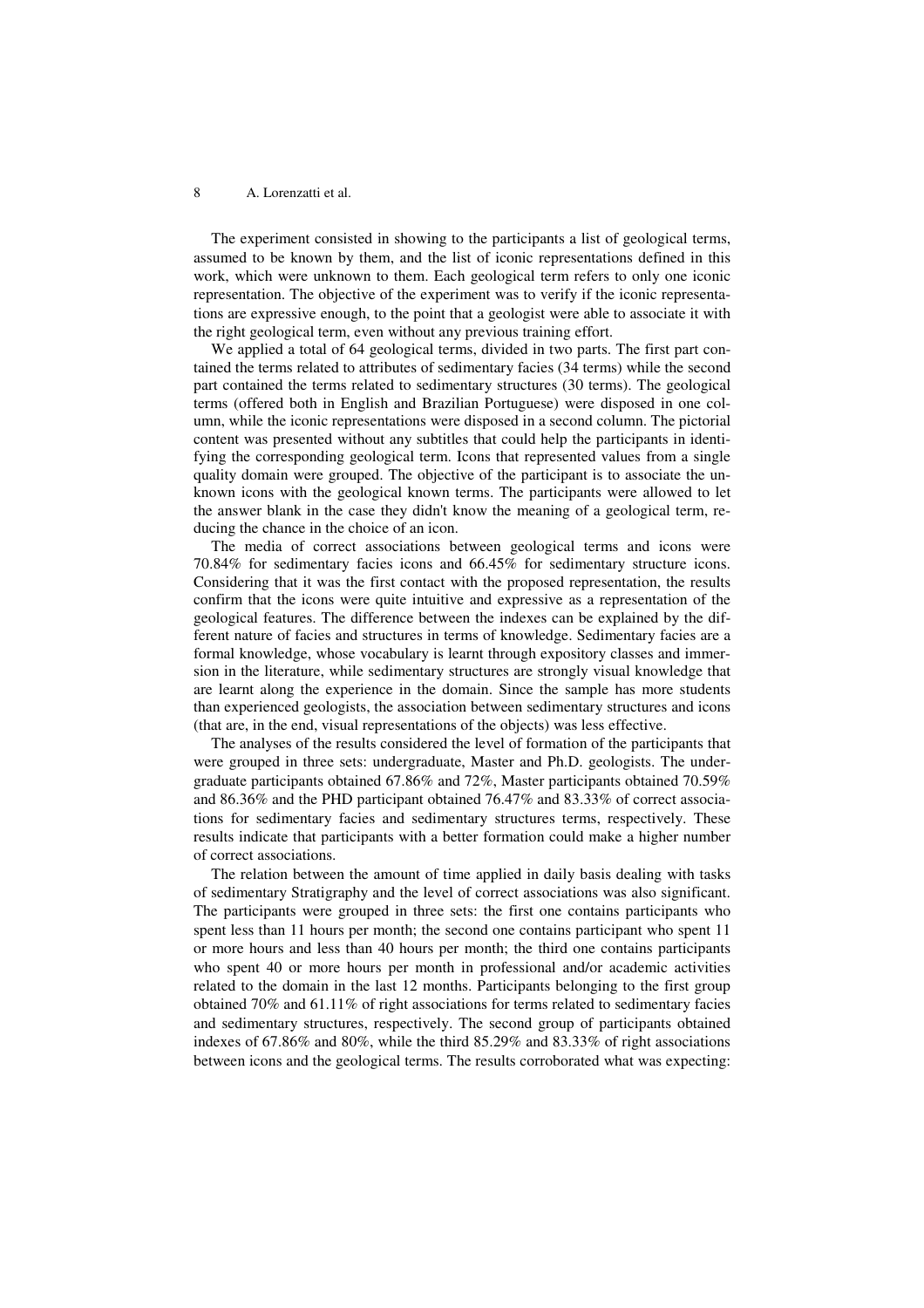the more they work in recognizing facies, the better they identify the correct icon for the geological feature.

The evaluation (all indexes over 60%) showed that the proposed iconic representations have a high level of expressiveness of their meanings. It was detected also a convergence on the errors, showing that some of the chosen representations were not adequate to represent the geological feature. Those icons were further replaced in the ontology.

The results of our experiment corroborate those described in [10] that demonstrated that individuals with higher levels of expertise (formation and experience in the domain) capture and store their acquired knowledge through visual concepts and establish more associations within their mental models. The results observed in our experiment also show that participants with higher levels of expertise (formation and experience in the domain) could establish more associations among the proposed iconic representations and their mental models, thus giving an elevated number of correct associations among the icons and the geological terms.

### **6 Conclusion**

Ontology, by its nature, is a propositional conceptual model, since it is basically constructed for communication and people are mainly verbal when exchange messages. The better a community understand the domain, the more effective will be the ontology in translating the conceptualization of the domain. In the frontiers of Science, however, a domain ontology may miss in providing adequate vocabulary that allows people to exchange their knowledge. This is especially true in imagistic domains, where the problem solver will drive his/her reasoning mainly supported by the visually collected knowledge over the domain.

We understand that the visual content of a conceptualization is an inherent part of it, and it is naturally used by people. The first step, showed in this work, was given in order to formally capture and represent the visual content into a domain ontology using special constructs. A second step is to develop a visual theory, exploring the characteristics of the human visual perceptual system and the visual properties of the representations. That theory will be focused in creating visual representations according to the ontological analysis of the nature from concept represented, providing and adequate language to capture the visual content.

The validation of the set of icons was carried on through a group of 21 geologists requested to associate each icon with its corresponding geological term without the support of the icons' labels. The results of the experiment showed that the proposed icons were able to express the concepts in the conceptualization and the participants were able to comprehend them in most of the associations.

### **References**

1. Hudelot, C., Maillot, N., Thonnat, M.: Symbol Grounding for Semantic Image Interpretation: from image data to semantics. In: Tenth International Conference on Computer Vision. IEEE, Los Alamitos (2005)